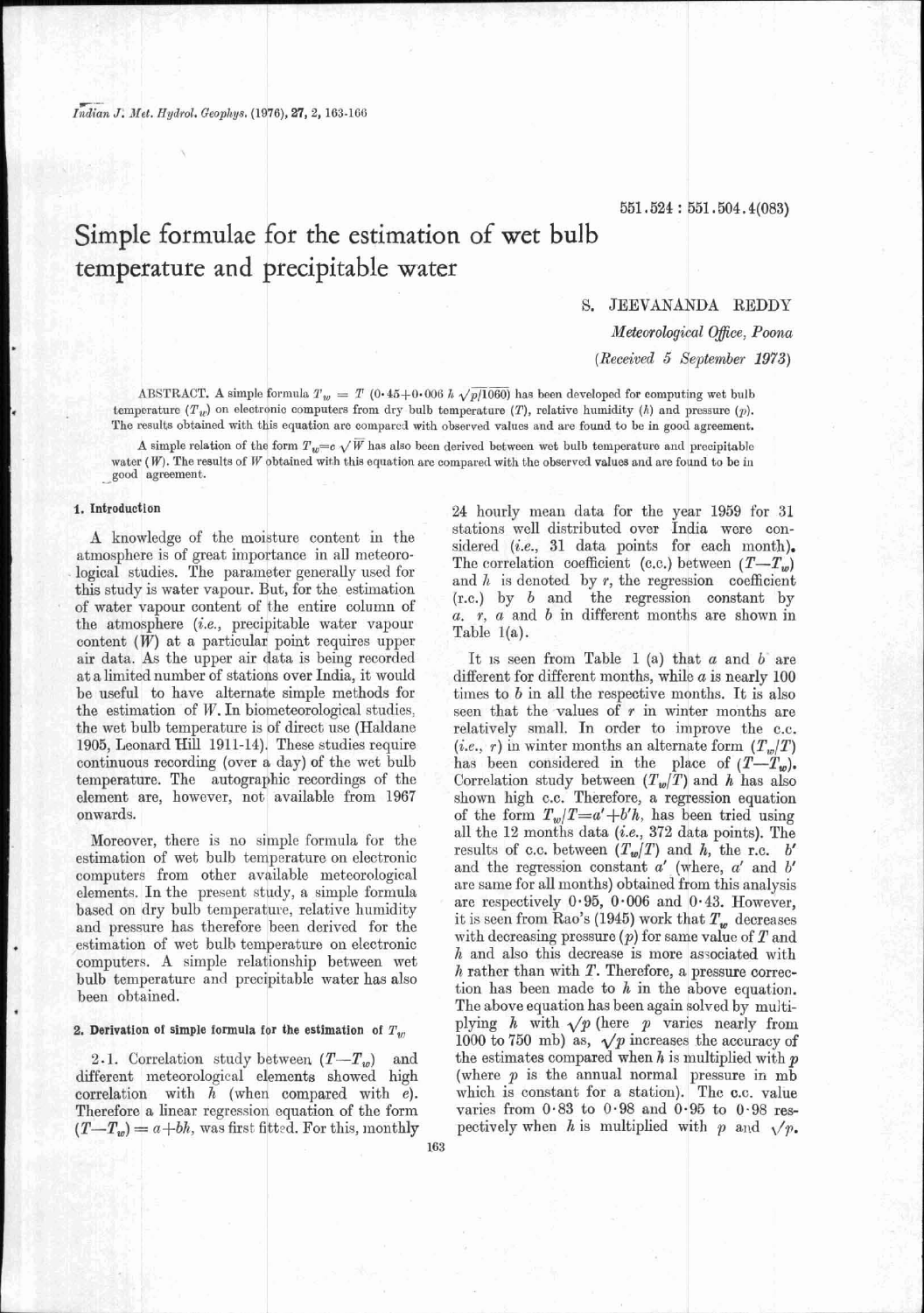# S. JEEVANANDA REDDY

|                  |                  |           |               |          |                                                                         |           | $A \wedge B \wedge B \wedge B$                         |           |          |           |                                                                                  |           |              |
|------------------|------------------|-----------|---------------|----------|-------------------------------------------------------------------------|-----------|--------------------------------------------------------|-----------|----------|-----------|----------------------------------------------------------------------------------|-----------|--------------|
|                  |                  | Jan       | Feb           | Mar      | Apr                                                                     | May       | Jun                                                    | Jul       | Aug      | Sep       | Oct                                                                              | Nov       | $_{\rm Dec}$ |
|                  |                  |           |               |          |                                                                         |           | (a) Variation of $r$ , $a$ and $b$ in different months |           |          |           |                                                                                  |           |              |
| r                |                  |           |               |          | $-0.60$ $-0.81$ $-0.87$ $-0.96$ $-0.97$ $-0.97$ $-0.87$ $-0.82$ $-0.86$ |           |                                                        |           |          |           | $-0.86$                                                                          | $-0.73$   | $-0.53$      |
| $\boldsymbol{a}$ |                  | $10 - 35$ | $12 \cdot 45$ | 13.36    | $16 - 16$                                                               | 17.51     | $18 - 96$                                              | $16 - 67$ | 16.59    | $16 - 48$ | 14.53                                                                            | $12 - 53$ | $10 - 46$    |
| Ъ                |                  |           |               |          |                                                                         |           |                                                        |           |          |           | $-0.101 - 0.120 - 0.131 - 0.160 - 0.173 - 0.187 - 0.164 - 0.162 - 0.160 - 0.140$ | $-0.123$  | $-0.102$     |
|                  |                  |           |               |          | (b) Variation of $r_1$ , $r_2$ , $a'$ and $b'$ in different months      |           |                                                        |           |          |           |                                                                                  |           |              |
| $r_{\rm 1}$      |                  | 0.95      | 0.96          | 0.97     | 0.97                                                                    | 0.98      | 0.98                                                   | 0.98      | 0.97     | 0.97      | 0.96                                                                             | 0.96      | 0.96         |
| $\mathcal{V}_2$  |                  | 0.83      | 0.89          | 0.93     | $0 - 96$                                                                | 0.98      | $0 - 98$                                               | 0.96      | 0.94     | 0.89      | $0 - 87$                                                                         | $0 - 87$  | 0.85         |
| a'               |                  | 0.449     | 0.449         | 0.450    | 0.450                                                                   | $0 - 451$ | 0.451                                                  | 0.451     | 0.450    | 0.450     | 0.449                                                                            | .0449     | 0.449        |
|                  | $b' \times 10^3$ | $5 - 94$  | $5 - 99$      | $6 - 01$ | $6 - 06$                                                                | $6 - 11$  | $6 - 19$                                               | $6 - 14$  | $6 - 10$ | $6 - 00$  | $6 - 00$                                                                         | $5 - 97$  | $5 - 93$     |
|                  |                  |           |               |          |                                                                         |           |                                                        |           |          |           |                                                                                  |           |              |

TABLE 2 Percentage of the deviations between calculated and actual  $T_w$ 

| Range<br>$(^{\circ}C)$ | Jan      | Feb      | Mar      | Apr       | May      | Jun      | Jul      | Aug      | Sep          | Oct      | Nov      |          | Dec Annual |
|------------------------|----------|----------|----------|-----------|----------|----------|----------|----------|--------------|----------|----------|----------|------------|
| $\leqslant \pm 0.5$    | $59 - 4$ | $50 - 0$ | $65 - 7$ | $87 - 5$  | $90 - 7$ | $81 - 3$ | $84 - 4$ | $78 - 2$ | $81 \cdot 3$ | 81.3     | $84 - 4$ | $75 - 1$ | 68.3       |
| $+0.6$ to<br>$+0.9$    | $31 - 3$ | $40 - 6$ | $25 - 0$ | $6 - 3$   | $6 - 3$  | $18 - 8$ | $15 - 6$ | $21 - 9$ | $18 - 8$     | $18 - 8$ | $12 - 5$ | $18 - 8$ | $25 - 0$   |
| >1.0                   | $9 - 4$  | $9 - 4$  | 9.4      | $\cdot$ 3 | $3 - 1$  | $0 - 0$  | $0 - 0$  | $0 - 0$  | 0.0          | $0 - 0$  | $3 - 1$  | $6 - 3$  | $6 - 3$    |
| $\pmb{n}$              | 32       | 32       | 32       | 32        | 32       | 32       | 32       | 32       | 32           | 32       | 32       | 32       | 32         |

Note: 1.  $n =$  No. of data points

2. Stations used in the computations — (1) Trivandrum, (2) Kodaikanal, (3) Madras, (4) Bangalore, (5) Bombay, (6) Hyderabad, (7) Ahmedabad, (8) Nagpur, (9) Galcutta, (10) Gauhati, (11) New Delhi, (12) Shillong, (13) Allaha

# TABLE 3

## Percentage of the deviations between calculated and actual  $W$

| Range<br>(gm/cm <sup>2</sup> ) | Jan     | Feb | Mar | Apr | May | Jun | $_{\rm{Jul}}$ | Aug | Sep | Oct | Nov | Dec |
|--------------------------------|---------|-----|-----|-----|-----|-----|---------------|-----|-----|-----|-----|-----|
| $<$ $\pm$ 0.25                 | 90      | 90  | 100 | 90  | 70  | 90  | 70            | 80  | 80  | 100 | 100 | 100 |
| $+0.26$ to $0.50$              | 10      | 10  | 00  | 10  | 30  | 10  | 30            | 20  | 10  | 00  | 00  | 00  |
| 70.50                          | $^{00}$ | 00  | 00  | 00  | 00  | 00  | 00            | 00  | 10  | 00  | 00  | 00  |
| $\boldsymbol{n}$               | 10      | 10  | 10  | 10  | 10  | 10  | 10            | 10  | 10  | 10  | 10  | 10  |

Note : 1.  $n =$  No. of stations (or data points)

2. Stations used in the computations -- (1) Trivandrum, (2) Madras, (3) Visakhapatnam, (4) Bombay , (5) Nagpur (6) Ahmedabad, (7) Calcutta, (8) New Delhi, (9) Jodhpur and (10) Allahabad.

TARLE 1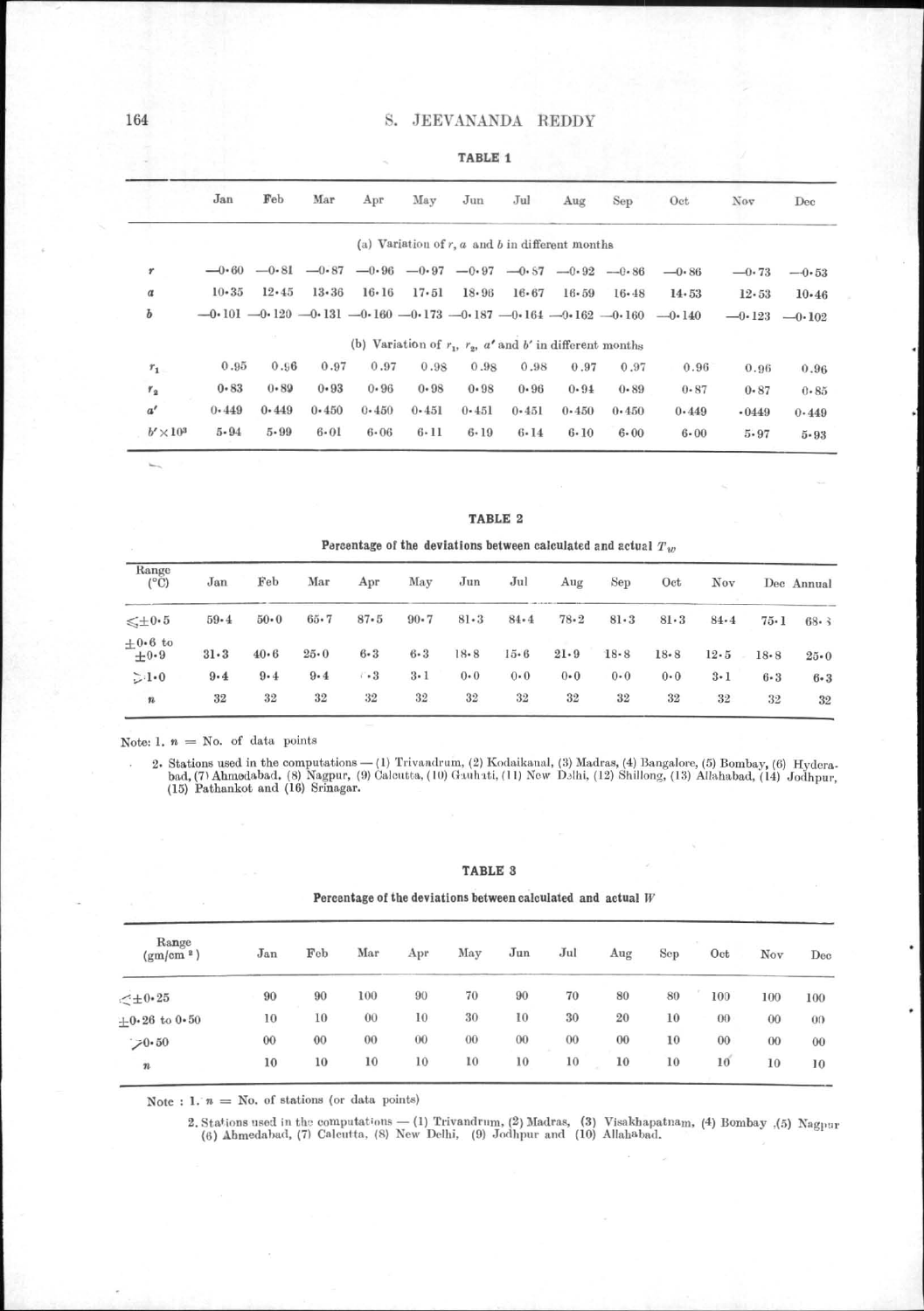The c.c. between  $T_w/T$  and  $h\sqrt{p}$  is denoted by  $r_1$ , the r.c. by  $b'$  and regression constant by  $a'$ .  $r_1$ , a' and b' in different months are shown in Table 1(b). (The c.c. between  $T_w/T$  and  $hp$  is denoted by  $r_2$ .  $r_2$  in different months are also shown in the table). The final equation obtained from this analyis is given as :

> $T_w = T(0.45 + 0.006 h \sqrt{p/1060})$  $(1)$

where  $T_w$ =wet bulb temperature (°C)

 $T =$ dry bulb temperature (°C) and

 $h$ =relative humidity (%)

 $(T_w, T$  and h may be daily or hourly values).

This is a simple equation for computations not only on electronic computers but also by manual (by drawing a simple nomogram).

2.2. Using Eq. (1), the values of  $T_w$  have been computed for 16 stations in India, at two main hours of observations (0830 and 1730 IST). For this study 1960 normal data published by the India Met. Dep. has been utilised. The results obtained are compared with the observed data. Table 2 shows the percentage of occasions of the differences between calculated and actual  $T_w$ in the ranges  $\epsilon \pm 0.5$ ,  $\pm 0.6$  to  $\pm 0.9$  and  $>$   $\pm$  1.0°C. This table shows that out of 416 data points (combined for 0830 and 1730 hours of observations 17 (4 per cent) and 85 (20 per cent) points respectively are in the ranges  $\geq 1.0$  and  $\pm 0.6$ to  $\pm$  0.9°C. However, in the case of 1730 hours observations the 12 values that are having deviation  $> 1.0$ °C are from only two stations, Srinagar  $-7$  and Pathankot  $-5$ . In the case of Pathankot the computed values are very close to the values obtained from the hygrometric table, *i.e.*, not even a single value is deviating by  $1.0^{\circ}$ C. Also in the case of Srinagar only two values are seen to be really deviating by  $1.0^{\circ}$ C from observed when compared with hygrometric table values. Rao (1945) showed that even the theoretical calculations will deviate from the observed values by about  $\pm$  5°C because of several inherent assumptions. Eq. (1) can conveniently<br>be used for the estimation of  $T_w$  except in the negative range of  $T_w$  (in this range, even the actual<br>observations have their own limitations). No attempt has therefore been made to extend the formula to this range also.

# 3. Derivation of the relationship between  $T_w$  and  $W$

3.1. The total moisture content of the atmosphere is expressed by the precipitable water vapour in the atmosphere. This is defined as the depth of liquid water that would result by condensing all the vapour in a vertical column of the atmosphere over one square centimetre cross-section.

Correlation study between  $T_w$  and  $W^k$  showed high correlation with  $\sqrt{W}$ . Therefore, an equation of the form given below was fitted :

$$
T_w = c\sqrt{W} \text{ (or } W = c' T_w^2)
$$
 (2)

where,  $T_w$ =wet bulb temperature (°C)

 $W =$ precipitable water vapour (gm/cm<sup>2</sup>)

and c=regression coefficient (or  $c'=1/c^2$ ).

 $(T_w$  and W may be daily or hourly values).

For solving the constant c monthly mean precipitable water vapour content of the entire column of the atmosphere (over  $a$  cm<sup>2</sup>) values presented by Ananthakrishnan et al. (1965), based on the radiosonde data of 12 stations for 6-year period (1956-1961) and the corresponding surface wet bulb temperature values estimated from hygrometric tables from dry bulb and dew point temperatures (in °C) data have been used. The correlation coefficient between  $T_w$  and  $\sqrt{W}$  is denoted by r'. The values of  $r'$  and  $c$ , thus obtained for different months are as follows:

|                | Jan      | Feb      | Mar      | Apr      | May      | $_{\text{Jun}}$ |
|----------------|----------|----------|----------|----------|----------|-----------------|
| $\mathfrak{c}$ | 11.4     | $11 - 8$ | 12.8     | $13 - 0$ | 12.2     | $11-5$          |
| ŕ              | $0 - 98$ | $0 - 98$ | $0 - 98$ | $0 - 97$ | 0.95     | ÷.<br>0.96      |
|                | Jul      | Aug      | Sep      | Oct      | Nov      | Dec             |
| ĉ              | $10 - 6$ | $10 - 6$ | $10 - 6$ | $11 - 4$ | $11-4$   | $11 - 4$        |
| r'             | $0 - 96$ | $0 - 97$ | $0 - 97$ | $0 - 98$ | $0 - 98$ | $0 - 98$        |

A smooth curve can be drawn by plotting the values of c against the mid-value of the respective months. Then from this curve the respective value of 'c' for that day are taken for the computation of daily values of  $W$ .

3.2. Using Eq. (2), the values of W have been computed for 10 stations in India. For this purpose the normal data of CLIMAT TEMP based on radiosonde data for the period 1951-70 have been used.  $T_w$  values have been estimated from hygrometric tables in the same manner as stated earlier. The results of  $W$  obtained by using Eq. (2) are compared with that obtained by using the method suggested by Ananthakrishnan et al. (1965) (These results have been taken as observed for the comparison purpose). Table 3 shows the percentage of occasions that the deviations fall in the ranges  $\langle \pm 0.25, \pm 0.25$  to  $\pm 0.50$  and  $> \pm 0.50$  gm/cm<sup>2</sup>. This table shows that out of 120 data points only 15 values are having deviation more than 0.25 gm and only in one case the deviation is more than  $0.50$  gm. The higher deviations are mainly confined

165